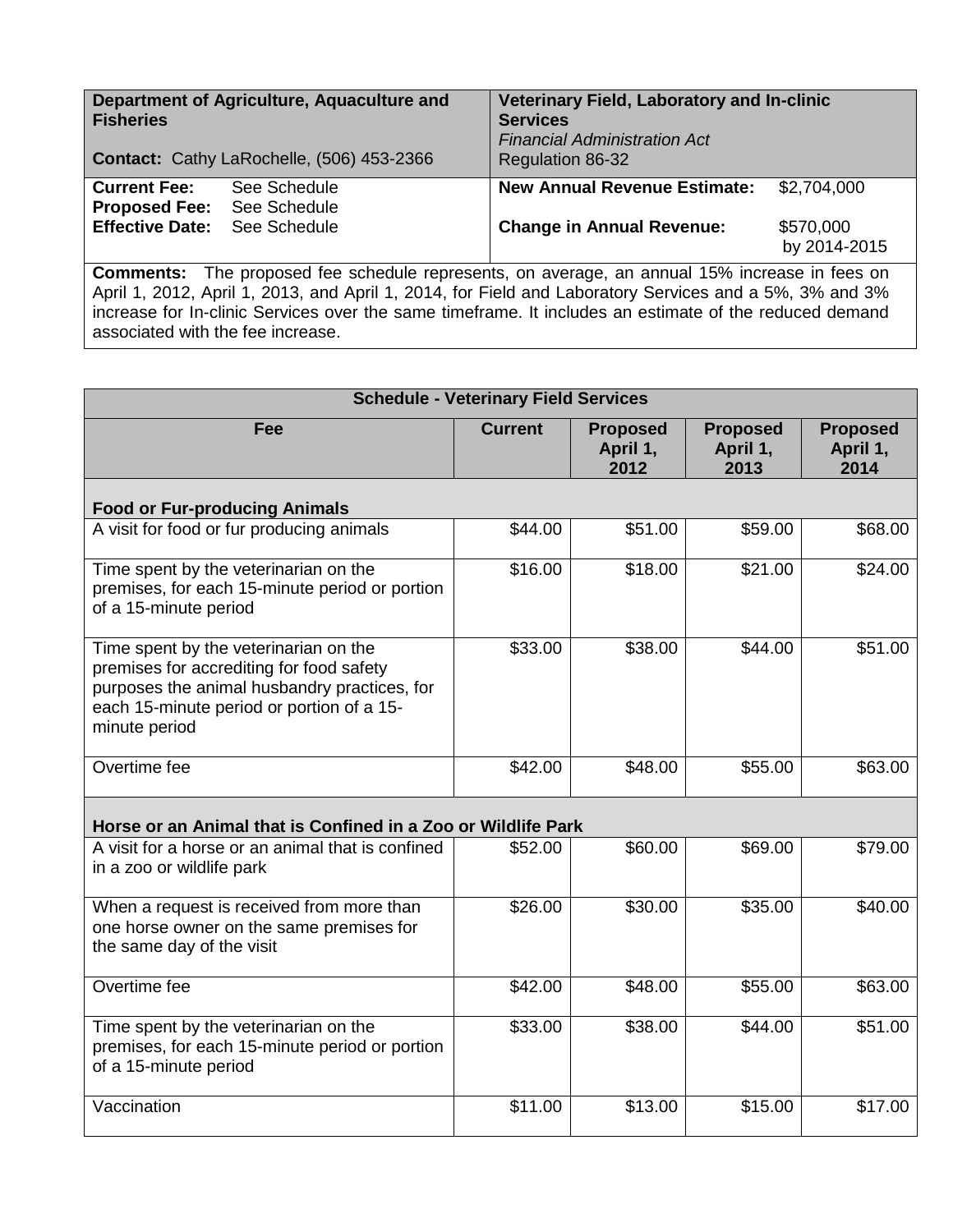| Reproductive ultrasound per horse                        | \$36.00  | \$41.00  | \$47.00  | \$54.00  |
|----------------------------------------------------------|----------|----------|----------|----------|
| <b>Embryo Transfer Schedule</b>                          |          |          |          |          |
| Provision of veterinarian's expertise per hour           | \$110.00 | \$127.00 | \$146.00 | \$168.00 |
| With a minimum charge                                    | \$330.00 | \$380.00 | \$437.00 | \$503.00 |
| Provision of technical assistant's expertise per<br>hour | \$46.00  | \$53.00  | \$61.00  | \$70.00  |
| With a minimum charge                                    | \$138.00 | \$159.00 | \$183.00 | \$210.00 |
| Freezing per batch (up to 23 embryos per<br>batch)       | \$315.00 | \$362.00 | \$416.00 | \$478.00 |
| Preparation of embryos for export orders                 | \$158.00 | \$182.00 | \$209.00 | \$240.00 |

| <b>Schedule - Veterinary Laboratory Services</b>                                                            |                |                                     |                                     |                                     |  |
|-------------------------------------------------------------------------------------------------------------|----------------|-------------------------------------|-------------------------------------|-------------------------------------|--|
| Fee                                                                                                         | <b>Current</b> | <b>Proposed</b><br>April 1,<br>2012 | <b>Proposed</b><br>April 1,<br>2013 | <b>Proposed</b><br>April 1,<br>2014 |  |
| Laboratory Tests for Equine, Companion, Zoo and Exotic Animal Species                                       |                |                                     |                                     |                                     |  |
| <b>Necropsy Examinations (gross examinations only)</b>                                                      |                |                                     |                                     |                                     |  |
| Necropsy examinations for an animal<br>weighing 50 kg or less, per examination<br>(gross examinations only) | \$27.75        | \$31.95                             | \$36.75                             | \$42.30                             |  |
| Necropsy examinations for an animal<br>weighing more than 50 kg (gross<br>examinations only)                | \$55.50        | \$63.85                             | \$73.45                             | \$84.50                             |  |
| <b>Microbiology</b>                                                                                         |                |                                     |                                     |                                     |  |
| Bacteriology (single sample)                                                                                | \$11.00        | \$12.65                             | \$14.55                             | \$16.75                             |  |
| Bacteriology (multiple samples from each<br>carcass)                                                        | \$22.00        | \$25.30                             | \$29.10                             | \$33.50                             |  |
| Bacterial susceptibility (per isolate)                                                                      | \$11.00        | \$12.65                             | \$14.55                             | \$16.75                             |  |
| Mycology cultures, (per sample)                                                                             | \$11.00        | \$12.65                             | \$14.55                             | \$16.75                             |  |
| Parasitology (any single test)                                                                              | \$11.00        | \$12.65                             | \$14.55                             | \$16.75                             |  |
| <b>Clinical Pathology (any single test)</b>                                                                 |                |                                     |                                     |                                     |  |
| Hematology (CBC only)                                                                                       | \$8.10         | \$9.35                              | \$10.80                             | \$12.45                             |  |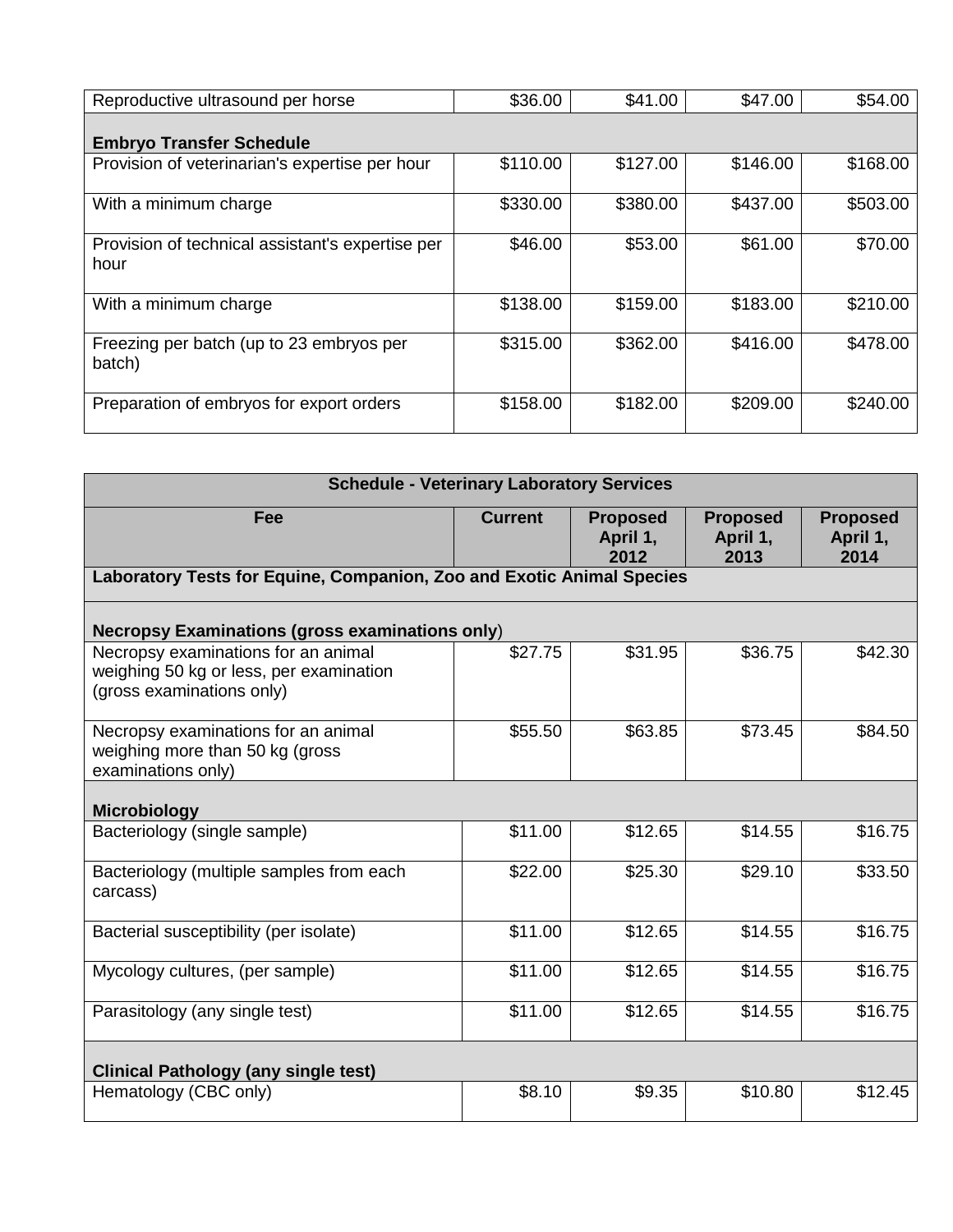| Hematology (CBC, differential)                                                                                                               | \$12.45 | \$14.35 | \$16.55 | \$19.05 |  |
|----------------------------------------------------------------------------------------------------------------------------------------------|---------|---------|---------|---------|--|
| Hematology (CBC, differential, total protein)                                                                                                | \$13.85 | \$15.95 | \$18.35 | \$21.15 |  |
| Hematology (differential only)                                                                                                               | \$8.10  | \$9.35  | \$10.80 | \$12.45 |  |
| Clinical chemistry profile (1-5 tests)                                                                                                       | \$13.85 | \$15.95 | \$18.35 | \$21.15 |  |
| Clinical chemistry profile (6-10 tests)                                                                                                      | \$21.95 | \$25.25 | \$29.05 | \$33.45 |  |
| Clinical chemistry profile (11-15 tests)                                                                                                     | \$27.15 | \$31.25 | \$35.95 | \$41.35 |  |
| Cytology                                                                                                                                     | \$13.85 | \$15.95 | \$18.35 | \$21.15 |  |
| Occult blood                                                                                                                                 | \$6.95  | \$8.00  | \$9.20  | \$10.60 |  |
| Fecal chemistry (trypsin, fat, starch)                                                                                                       | \$13.85 | \$15.95 | \$18.35 | \$21.15 |  |
| <b>Urinalysis</b>                                                                                                                            | \$14.45 | \$16.65 | \$19.15 | \$22.05 |  |
| <b>Histopathology Tests</b>                                                                                                                  |         |         |         |         |  |
| Single tissue sample                                                                                                                         | \$21.95 | \$25.25 | \$29.05 | \$33.45 |  |
| Multiple tissue samples (from same animal)                                                                                                   | \$43.90 | \$50.50 | \$58.10 | \$66.85 |  |
| Virology, Serology, Endocrinology, Toxicology,<br>Immunohistochemistry, and any other tests, the<br>fees charges by the reference laboratory | Actual  | Actual  | Actual  | Actual  |  |
| <b>Shipping Fee for Laboratory Samples</b>                                                                                                   |         |         |         |         |  |
| For in-province, for shipments less than or<br>equal to 2.0kg.                                                                               | \$9.00  | \$10.35 | \$11.95 | \$13.75 |  |
| For in-province, for shipments greater than<br>2.0kg.                                                                                        | \$21.00 | \$24.15 | \$27.80 | \$32.00 |  |
| Out-of-province                                                                                                                              | Actual  | Actual  | Actual  | Actual  |  |
| Laboratory Tests for Food-producing and Fur-producing Animals                                                                                |         |         |         |         |  |
| <b>Necropsy Examinations (gross examinations only)</b>                                                                                       |         |         |         |         |  |
| Animal weighing 50 kg or less                                                                                                                | \$14.45 | \$16.65 | \$19.15 | \$22.05 |  |
| Animal weighing more than 50 kg                                                                                                              | \$28.90 | \$33.25 | \$38.25 | \$44.00 |  |
| <b>Microbiology Tests</b>                                                                                                                    |         |         |         |         |  |
| Bacteriology (single sample)                                                                                                                 | \$4.65  | \$5.35  | \$6.20  | \$7.15  |  |
| Bacteriology (multiple samples from each<br>carcass)                                                                                         | \$9.30  | \$10.70 | \$12.35 | \$14.25 |  |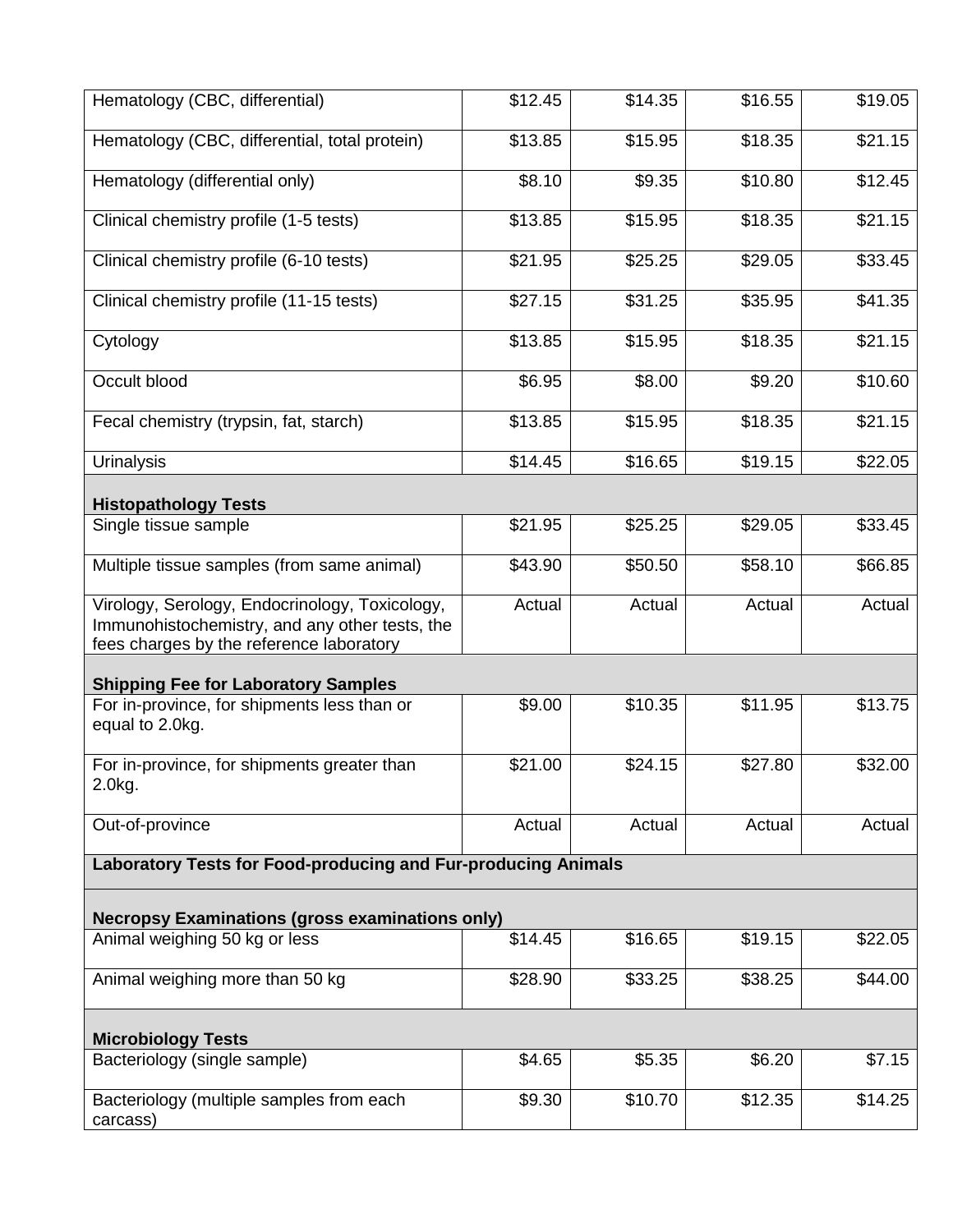| Bacterial susceptibility (per isolate)                                                                                   | \$4.65   | \$5.35   | \$6.20   | \$7.15   |
|--------------------------------------------------------------------------------------------------------------------------|----------|----------|----------|----------|
| Bovine milk herd culture test (including CMT,<br>culture and susceptibility) Maximum (contact<br>laboratory for details) | \$144.50 | \$166.20 | \$191.15 | \$219.85 |
| Culture of environmental or fluff samples for<br>Salmonella (per sample)                                                 | \$9.30   | \$10.70  | \$12.35  | \$14.25  |
| Mycology cultures (per sample)                                                                                           | \$4.65   | \$5.35   | \$6.20   | \$7.15   |
| Parasitology (any single test)                                                                                           | \$4.65   | \$5.35   | \$6.20   | \$7.15   |
| <b>Clinical Pathology Tests</b>                                                                                          |          |          |          |          |
| Hematology (CBC or differential only) (per<br>sample)                                                                    | \$4.35   | \$5.05   | \$5.85   | \$6.75   |
| Hematology (CBC and differential) (per sample)                                                                           | \$4.95   | \$5.70   | \$6.60   | \$7.60   |
| Hematology (CBC, differential, total protein)                                                                            | \$5.50   | \$6.35   | \$7.35   | \$8.50   |
| Clinical chemistry profile (1 to 5 tests)                                                                                | \$5.75   | \$6.65   | \$7.65   | \$8.80   |
| Clinical chemistry profile (6 to 10 tests)                                                                               | \$10.40  | \$12.00  | \$13.80  | \$15.90  |
| Clinical chemistry profile (11 to 15 tests)                                                                              | \$13.60  | \$15.65  | \$18.00  | \$20.70  |
| Cytology                                                                                                                 | \$5.75   | \$6.65   | \$7.65   | \$8.80   |
| Occult blood                                                                                                             | \$4.35   | \$5.05   | \$5.85   | \$6.75   |
| <b>Urinalysis</b>                                                                                                        | \$5.75   | \$6.65   | \$7.65   | \$8.80   |
| Histopathology                                                                                                           |          |          |          |          |
| Histopathology (single sample)                                                                                           | \$9.25   | \$10.65  | \$12.25  | \$14.10  |
| Histopathology (multiple tissue samples from<br>same animal)                                                             | \$18.50  | \$21.30  | \$24.50  | \$28.20  |
| <b>Virology</b>                                                                                                          |          |          |          |          |
| Electron microscopy                                                                                                      | \$13.85  | \$15.95  | \$18.35  | \$21.15  |
| Fluorescent antibody test                                                                                                | \$13.85  | \$15.95  | \$18.35  | \$21.15  |
| <b>Virus isolation</b>                                                                                                   | \$13.85  | \$15.95  | \$18.35  | \$21.15  |
| Polymerase chain reaction (PCR)                                                                                          | \$13.85  | \$15.95  | \$18.35  | \$21.15  |